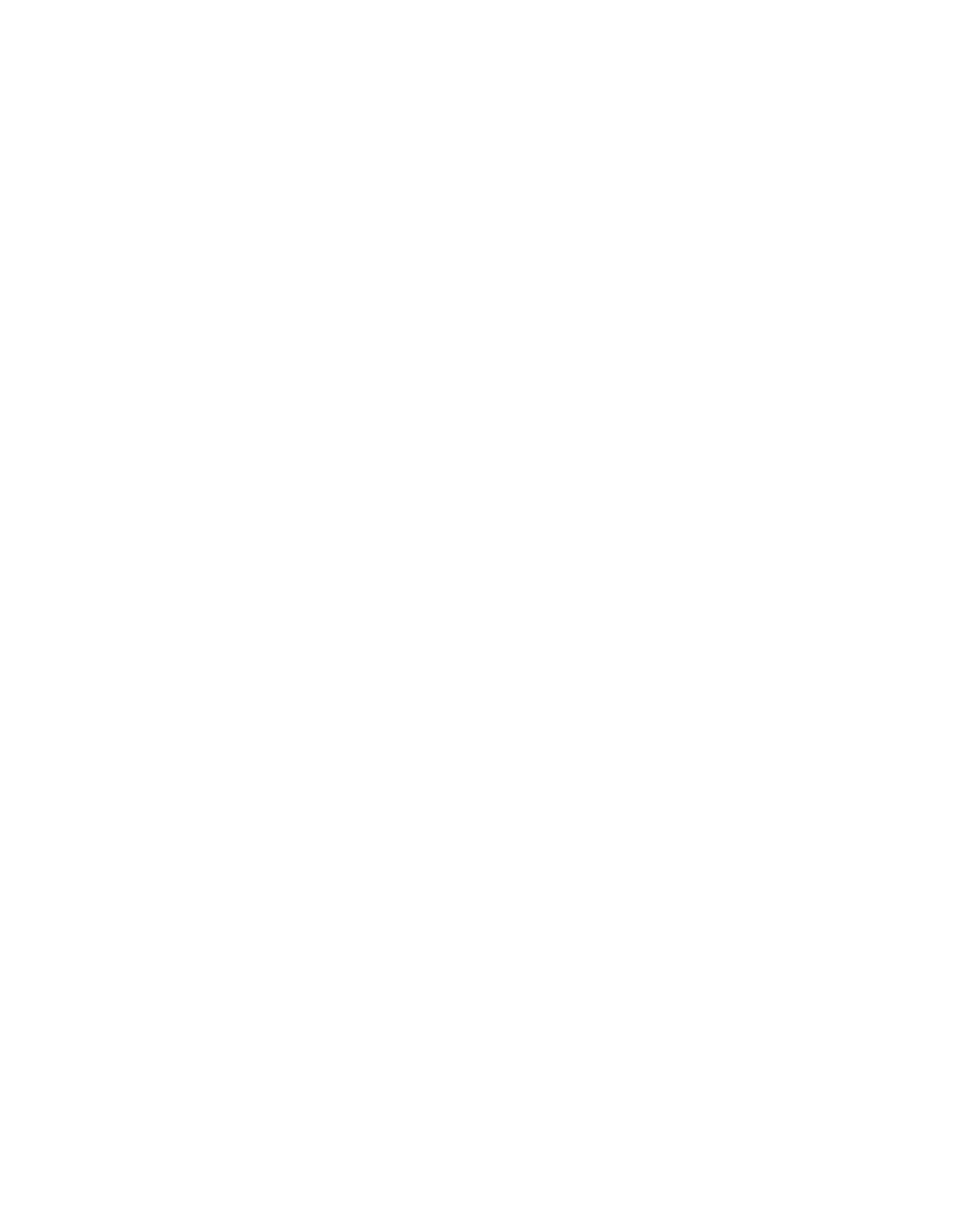# **Table of Contents**

÷

| $\mathbf{1}$ |       |  |  |  |  |  |
|--------------|-------|--|--|--|--|--|
| 1.1          |       |  |  |  |  |  |
| 1.2          |       |  |  |  |  |  |
| 1.3          |       |  |  |  |  |  |
| 2            |       |  |  |  |  |  |
| 2.1          |       |  |  |  |  |  |
| 2.2          |       |  |  |  |  |  |
| 2.3          |       |  |  |  |  |  |
| 2.4          |       |  |  |  |  |  |
| 2.5          |       |  |  |  |  |  |
| 2.6          |       |  |  |  |  |  |
| 2.7          |       |  |  |  |  |  |
| 2.8          |       |  |  |  |  |  |
|              | 2.8.1 |  |  |  |  |  |
| 3            |       |  |  |  |  |  |
| 3.1          |       |  |  |  |  |  |
| 3.2          |       |  |  |  |  |  |
|              | 3.2.1 |  |  |  |  |  |
|              | 3.2.2 |  |  |  |  |  |
| 3.3          |       |  |  |  |  |  |
|              |       |  |  |  |  |  |
|              | 3.4.1 |  |  |  |  |  |
|              | 3.4.2 |  |  |  |  |  |
| 3.5          |       |  |  |  |  |  |
| 4            |       |  |  |  |  |  |
| 4.1          |       |  |  |  |  |  |
| 4.2          |       |  |  |  |  |  |
| 4.3          |       |  |  |  |  |  |
|              |       |  |  |  |  |  |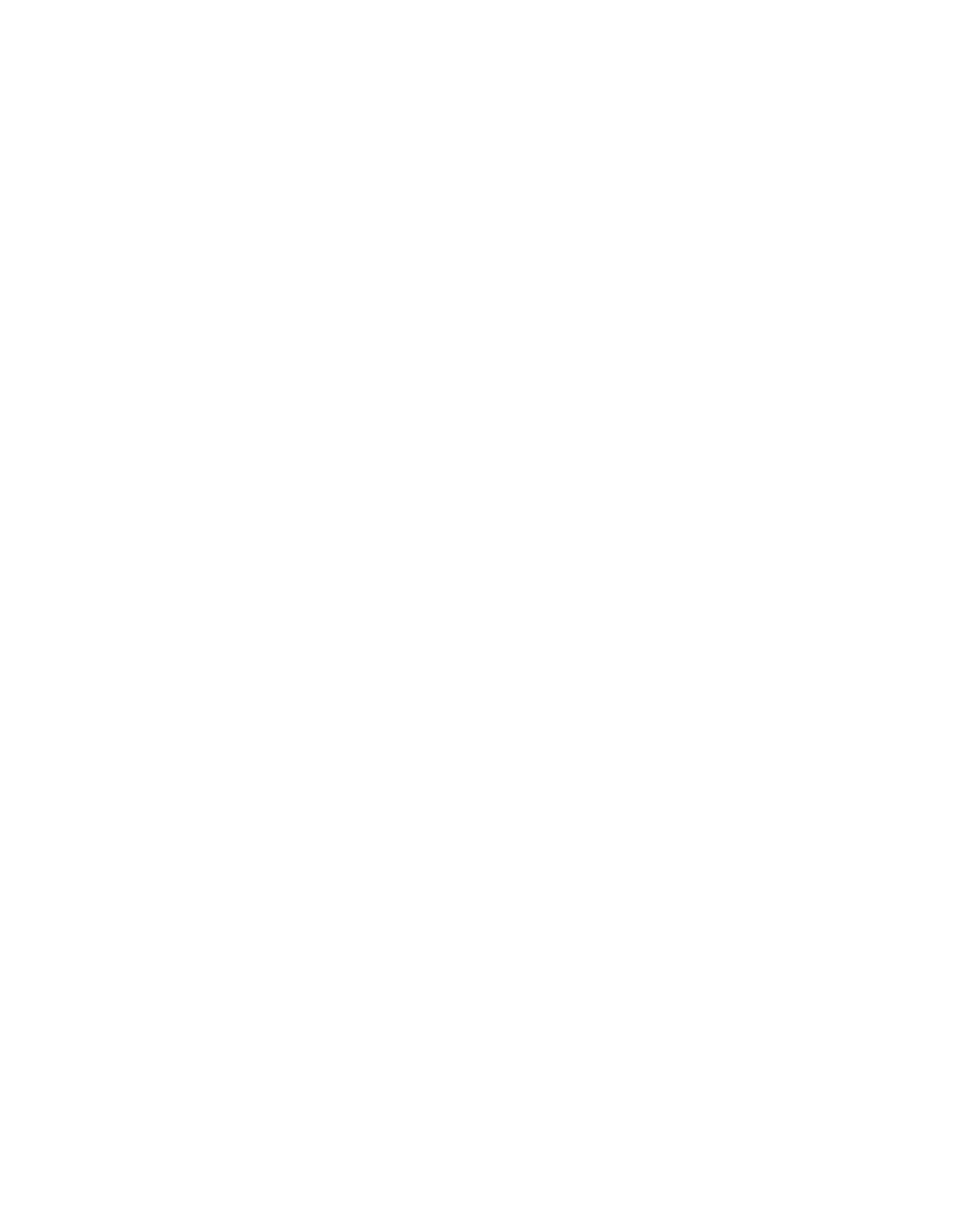## <span id="page-4-0"></span>**1 Introduction**

Black & Veatch has prepared this report for the County of San Bernardino (County), Special Districts (District) to document the development of a multi-year financial plan, cost of service analysis and rate design for County Service Area 53 B Fawnskin (sewer utility). The specific objectives of the study were to:

- Review and evaluate existing policies and procedures affecting sewer rates;
- Develop a financial plan for sewer covering a five-year study period between Fiscal Year (FY) 2018 and FY 2022 for ongoing operations and planned capital improvements;
- Allocate the sewer projected FY 2018 revenue requirements to the various customer class in accordance with the respective service requirements;
- **Develop a suitable five-year rate schedule that produces revenues adequate to meet financial** needs while recognizing customer costs of service and state policy considerations such as Proposition 218.

## <span id="page-4-1"></span>**1.1 COUNTY BACKGROUND**

The County of San Bernardino is in southeast portion of California covering 20,105 square miles with a population of over two million. The County through the District provides water and sewer services to unincorporated areas known as County Service Areas (CSAs). The following are the seven water CSAs and ten sewer CSAs.

| <b>WATER CSA</b>                                                                                                                                                                                                                                                                                     | <b>SEWER CSA</b>                                                                                                                                                                                                                                                                                                                                                                                                                             |
|------------------------------------------------------------------------------------------------------------------------------------------------------------------------------------------------------------------------------------------------------------------------------------------------------|----------------------------------------------------------------------------------------------------------------------------------------------------------------------------------------------------------------------------------------------------------------------------------------------------------------------------------------------------------------------------------------------------------------------------------------------|
| County Service Area 70 F - Morongo Valley<br>County Service Area 70 J - Oak Hills<br>County Service Area 70 CG - Cedar Glen<br>County Service Area 70 W3 - Hacienda<br>County Service Area 70 W4 - Pioneertown<br>County Service Area 42 - Oro Grande<br>County Service Area 64 - Spring Valley Lake | County Service Area 70 SP2 - High Country<br>County Service Area 53 B - Fawnskin<br>County Service Area 70 S3 - Lytle Creek<br>County Service Area 79 - Green Valley Lake<br>County Service Area 82 - Searles Valley<br>County Service Area 70 GH - Glen Helen<br>County Service Area 42 - Oro Grande<br>County Service Area 64 - Spring Valley Lake<br>County Service Area 70 Zone S-7 - Lenwood<br>County Service Area 70 BL - Bloomington |

Throughout the seven water CSAs, the District provides drinking water to approximately 7,939 residential and commercial connections. The District obtains its water supply from the Mojave and Morongo groundwater basins. Active wells located within each CSA pump groundwater where it is treated at the source. Groundwater meets the total annual demand of 3,850 acre-feet (AF) for all CSAs. The District distributes the pumped groundwater to its customers through a series of storage tanks and miles of distribution pipelines.

Throughout the ten sewer CSAs, the District provides sewer services to approximately 11,484 residential and commercial connections. The District collects and transports sewage flow over its miles of collection pipelines to a local treatment facility or to a third-party treatment provider. For the CSAs that do not have treatment facilities, the District has treatment agreements with Victor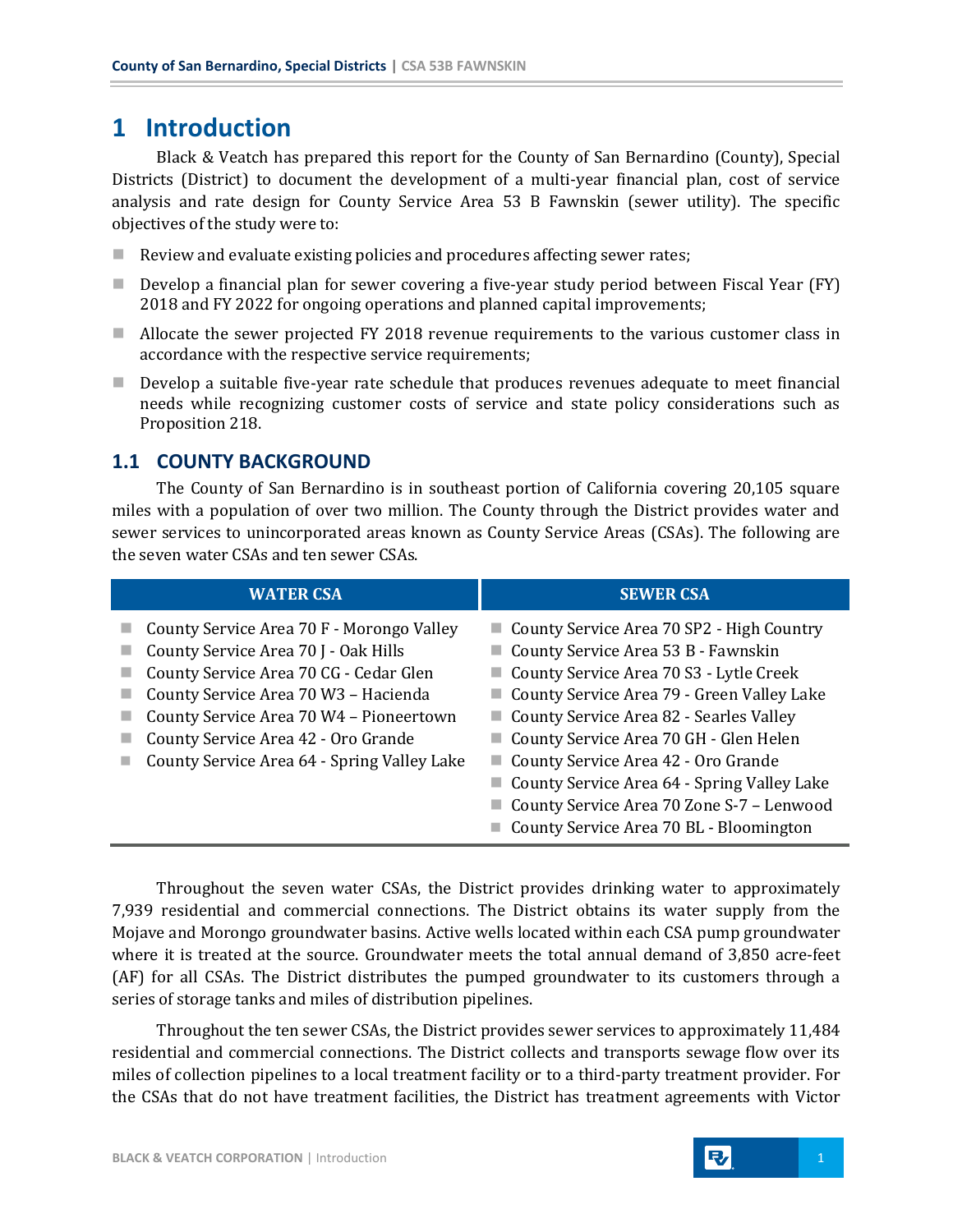Valley Wastewater Reclamation Authority (VVWRA), Running Springs Water Agency, and Big Bear Area Regional Wastewater Agency (BBARWA).

In general, the District operates and maintains each CSA as a self-supporting enterprise. As self-supporting enterprises, the water and sewer rates should provide sufficient levels of revenue to meet all operation and maintenance (O&M) expenses, debt service requirements, routine annual replacements of capital improvements funded from current revenues, and other revenue requirements within each CSA.

#### <span id="page-5-0"></span>**1.2 SCOPE OF WORK**

The purpose of this study was to develop a sewer financial plan that project operating revenue, expenses and capital financing costs for sewer operations over a five-year planning period beginning July 1, 2018 and ending June 30, 2022. The plan considers future revenues under existing rates, O&M expense, principal and interest expense on bonded debt, establishment and/or maintenance of reserve funds, and capital improvement requirements. Annual projections of customers, revenues, and expenditures have been made using historical data and estimates based on Executive Order requirements and District forecast for the next five years.

Using the financial plan, Black & Veatch performed a cost of service analysis and rate design for the sewer utility. The sewer utility's costs of service were allocated to customer classes utilizing a cost causative approach endorsed by the Water Environment Federation (WEF) *Manual of Practice No. 27*. These allocation methodologies produce cost of service allocations recognizing the projected customer service requirements for the sewer utility. Proposed rates are designed in accordance with allocated cost of service and local policy considerations. Also evaluated was the extent to which the existing rate structure recovers revenues from customer classes in accordance with cost of service allocations.

#### <span id="page-5-1"></span>**1.3 DISCLAIMER**

In conducting our study, we reviewed the books, records, agreements, capital improvement programs, and customer sales and financial projections of the sewer utility as we deemed necessary to express our opinion of the operating results and projections. While we consider such books, records, documents, and projections to be reliable, Black & Veatch has not verified the accuracy of these documents.

The projections set forth in this report below are intended as "forward-looking statements". In formulating these projections, Black & Veatch has made certain assumptions with respect to conditions, events, and circumstances that may occur in the future. The methodology utilized in performing the analyses follows generally accepted practices for such projections. Such assumptions and methodologies are reasonable and appropriate for the purpose for which they are used. While we believe the assumptions are reasonable and the projection methodology valid, actual results may differ materially from those projected, as influenced by the conditions, events, and circumstances that actually occur. Such factors may include the sewer utility's ability to execute the capital improvement program as scheduled and within budget and adverse legislative, regulatory or legal decisions (including environmental laws and regulations) affecting the sewer utility's ability to manage the system and meet water quality requirements.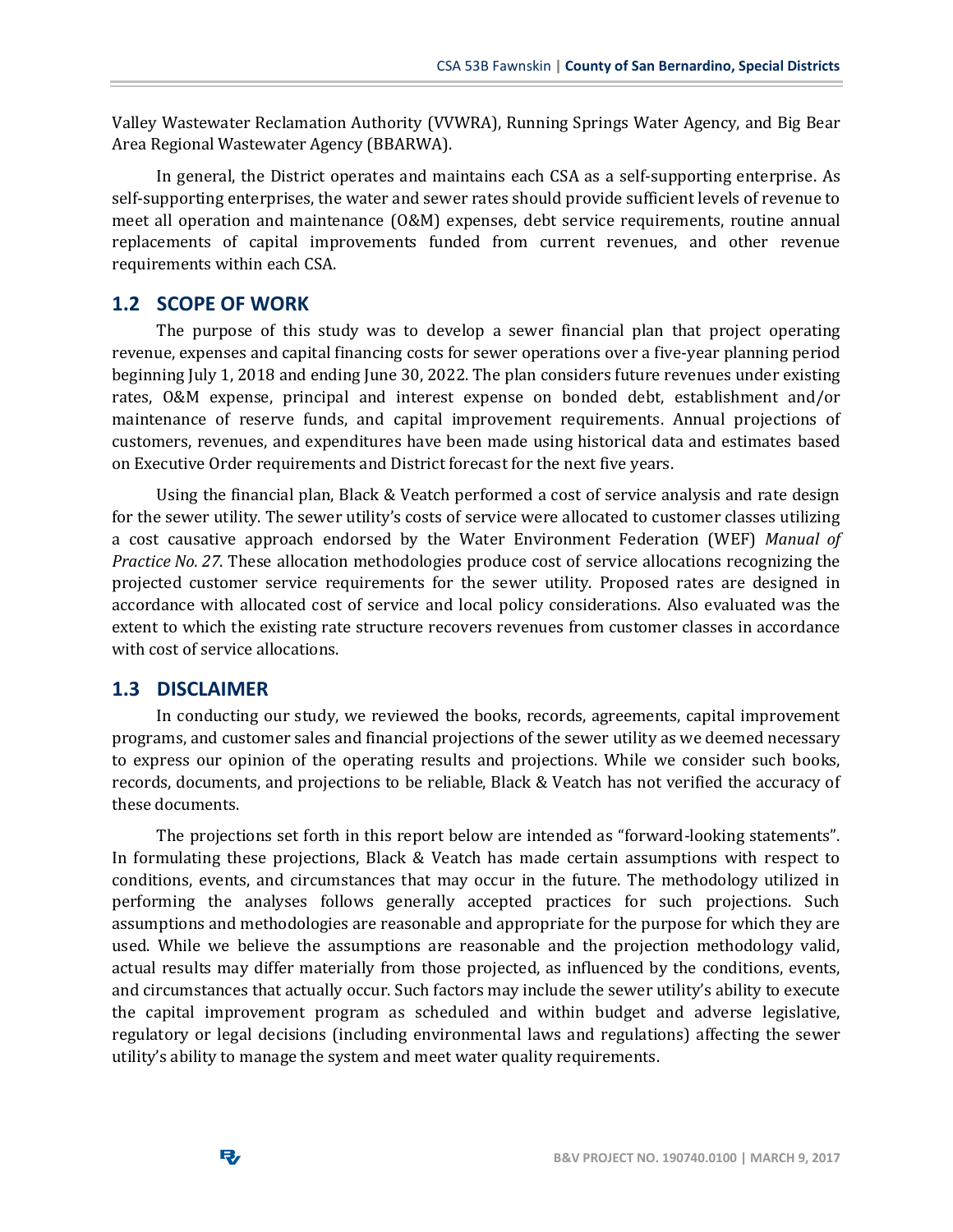## <span id="page-6-0"></span>**2 Sewer Rate Study**

## <span id="page-6-1"></span>**2.1 REVENUE AND REVENUE REQUIREMENTS**

The sewer utility provides sewer collection services to its residential and commercial customers. Sewer treatment services are provided by the BBARWA and are billed by the sewer utility. To meet the costs associated with providing sewer collection services to its customers, the sewer utility derives revenue from sewer charges, licenses, permits & franchises, miscellaneous revenue, and interest earned from the investment of available funds. The level of future revenue generated in the study uses a combination of an analysis of historical and future system growth in terms of number of equivalent dwelling units (EDUs).

With revenue derived from the various sources, the sewer utility meets the cash requirements of operation and maintenance; debt service and reserve payments on bond indebtedness; and recurring annual capital expenditures for replacements, system betterments, and extensions not debt financed. O&M expenses are those expenditures necessary to maintain the system in good working order. Routine annual capital expenditures, which include equipment replacements, consist of recurring annual replacements, minor extensions, and betterments which are normally revenue financed. Other capital costs include principal and interest payments, bond covenant-required payments, and the costs of major capital improvements paid directly from annual operating revenues.

## <span id="page-6-2"></span>**2.2 CUSTOMER ACCOUNT PROJECTIONS**

The sewer utility has several customer classes it provides service to, but the sewer utility does not classify customer accounts within the customer billing system. Therefore, in this study, there is only one customer class which encompasses all accounts.

Based on a detailed review of growth patterns by the District, the number of customer EDUs are projected to remain flat with zero percent growth for the study period. Shown in Table 2-1 are the projected customer EDUs.

| Line |                     | <b>Fiscal Year Ending June 30</b> |                |                |                |         |
|------|---------------------|-----------------------------------|----------------|----------------|----------------|---------|
| No.  | <b>Description</b>  | <b>FY 2018</b>                    | <b>FY 2019</b> | <b>FY 2020</b> | <b>FY 2021</b> | FY 2022 |
|      |                     | (EDUs)                            | (EDUs)         | (EDUs)         | (EDUs)         | (EDUs)  |
|      | County Service Area |                                   |                |                |                |         |
|      | CSA 53B - Fawnskin  | 1,238                             | 1,238          | 1,238          | 1,238          | 1,238   |

#### Table 2-1 Number of Sewer Customer EDUs

### <span id="page-6-3"></span>**2.3 REVENUE UNDER EXISTING RATES**

The primary source of revenue for the sewer utility comes from sewer rates. The level of future revenue is based on an analysis of projected system growth in terms of number of EDUs conducted in section 2.2. Applying the applicable rates shown in Table 2-2 to the number of EDUs produces the total sewer revenue.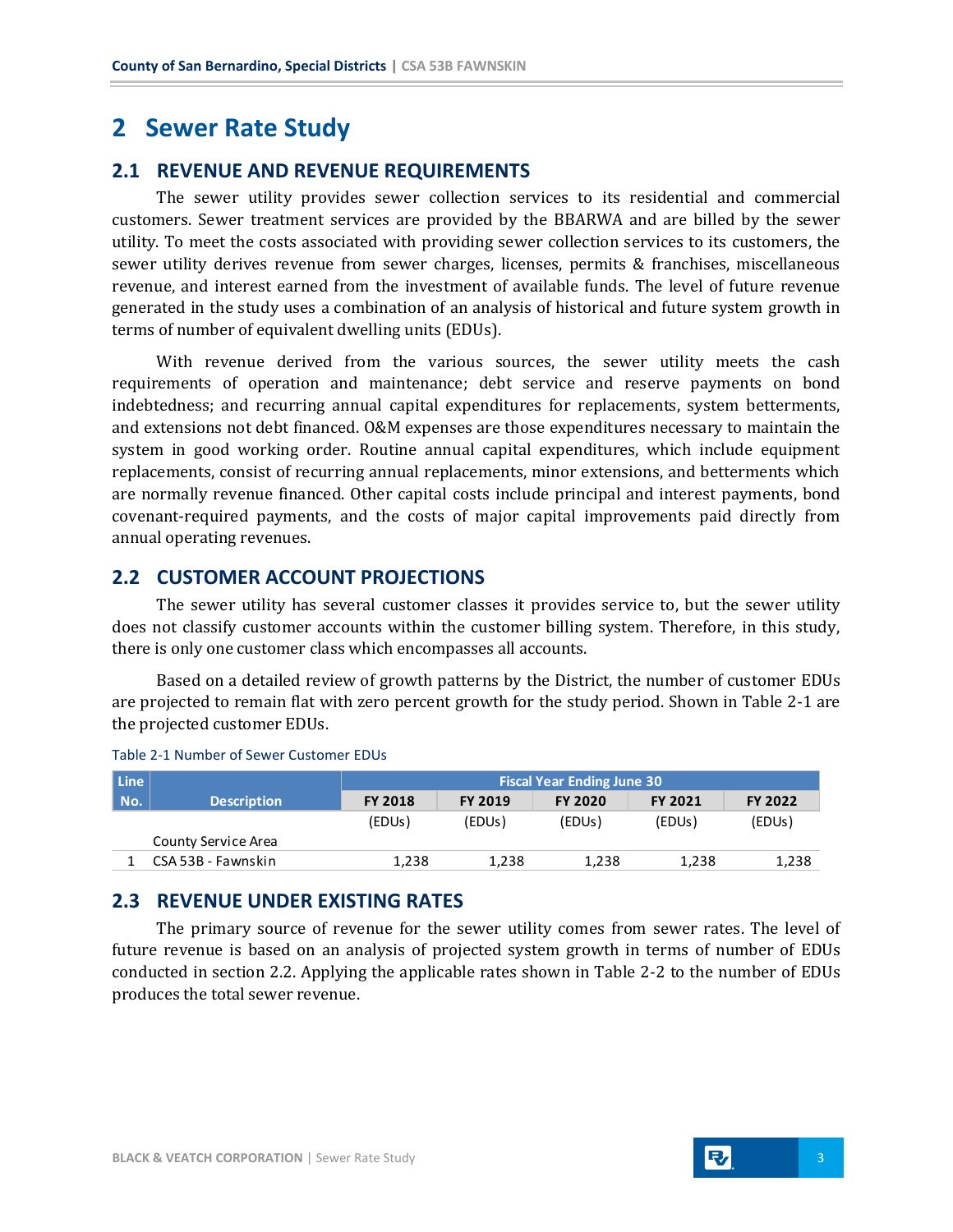| <b>Line</b> |                     |                |         |  |  |  |  |  |  |
|-------------|---------------------|----------------|---------|--|--|--|--|--|--|
| No.         | <b>Description</b>  | <b>FY 2017</b> |         |  |  |  |  |  |  |
|             |                     |                | (S/EDU) |  |  |  |  |  |  |
|             | County Service Area |                |         |  |  |  |  |  |  |
|             | CSA 53B - Fawnskin  |                | 61.96   |  |  |  |  |  |  |

Table 2-3 represents a summary of projected sewer revenue under existing rates. As shown, the revenue generated remains flat over the study period in conjunction with the number of EDUs. The projected sewer revenue is \$920,500.

Table 2-3 Revenue under Existing Sewer Rates

| Line |                     | <b>Fiscal Year Ending June 30</b> |                |                |                |         |
|------|---------------------|-----------------------------------|----------------|----------------|----------------|---------|
| No.  | <b>Description</b>  | <b>FY 2018</b>                    | <b>FY 2019</b> | <b>FY 2020</b> | <b>FY 2021</b> | FY 2022 |
|      |                     | (\$)                              | (\$)           | (\$)           | (\$)           | (\$)    |
|      | County Service Area |                                   |                |                |                |         |
|      | CSA 53B - Fawnskin  | 920,500                           | 920,500        | 920,500        | 920,500        | 920,500 |

## <span id="page-7-0"></span>**2.4 OTHER REVENUE**

Table 2-2 Existing Sewer Rates

In addition to revenue from rates, the sewer utility obtains revenue from other operating sources. Other revenue sources include miscellaneous revenue, and interest earned from the investment of available funds. In total, these revenues represent roughly three percent of total sewer revenues. Black & Veatch anticipates that these revenues will remain relatively constant for the duration of the study period.

## <span id="page-7-1"></span>**2.5 OPERATING AND MAINTENANCE EXPENSES**

Table 2-4 summarizes the sewer utility's projected O&M expenses for the study period. Cost categories separate the expenses into groups such as personnel services (salaries and benefits), materials and supplies (contracts and professional services, and utilities), other services and charges and capital outlay. An inflation factor ranging from 1.0 and 3.0 percent per year applies to the O&M categories depending on the type of category.

| <b>Line</b> |                            | <b>Fiscal Year Ending June 30</b> |                |                |                |           |  |
|-------------|----------------------------|-----------------------------------|----------------|----------------|----------------|-----------|--|
| No.         | <b>Description</b>         | <b>FY 2018</b>                    | <b>FY 2019</b> | <b>FY 2020</b> | <b>FY 2021</b> | FY 2022   |  |
|             |                            | (5)                               | (\$)           | (\$)           | (\$)           | (\$)      |  |
|             | CSA 53B - O&M Expenses     |                                   |                |                |                |           |  |
|             | <b>Personnel Services</b>  | 369,500                           | 376,900        | 384,400        | 392,100        | 399,900   |  |
|             | Materials and Supplies     | 491,300                           | 506,000        | 521,200        | 536,900        | 553,000   |  |
| 3           | Other Services and Charges | 1,300                             | 1,300          | 1,300          | 1,300          | 1,300     |  |
| 4           | Capital Outlay             | 0                                 | 0              | 0              | 0              | 0         |  |
|             | Total                      | \$862,100                         | \$884,200      | \$906,900      | \$930,300      | \$954,200 |  |

#### Table 2-4 Sewer Operating and Maintenance Expenses

## <span id="page-7-2"></span>**2.6 DEBT SERVICE REQUIREMENTS**

The sewer utility has no existing debt service obligations and does not anticipate any future debt service obligations during the study period as the sewer utility will cash fund all capital projects.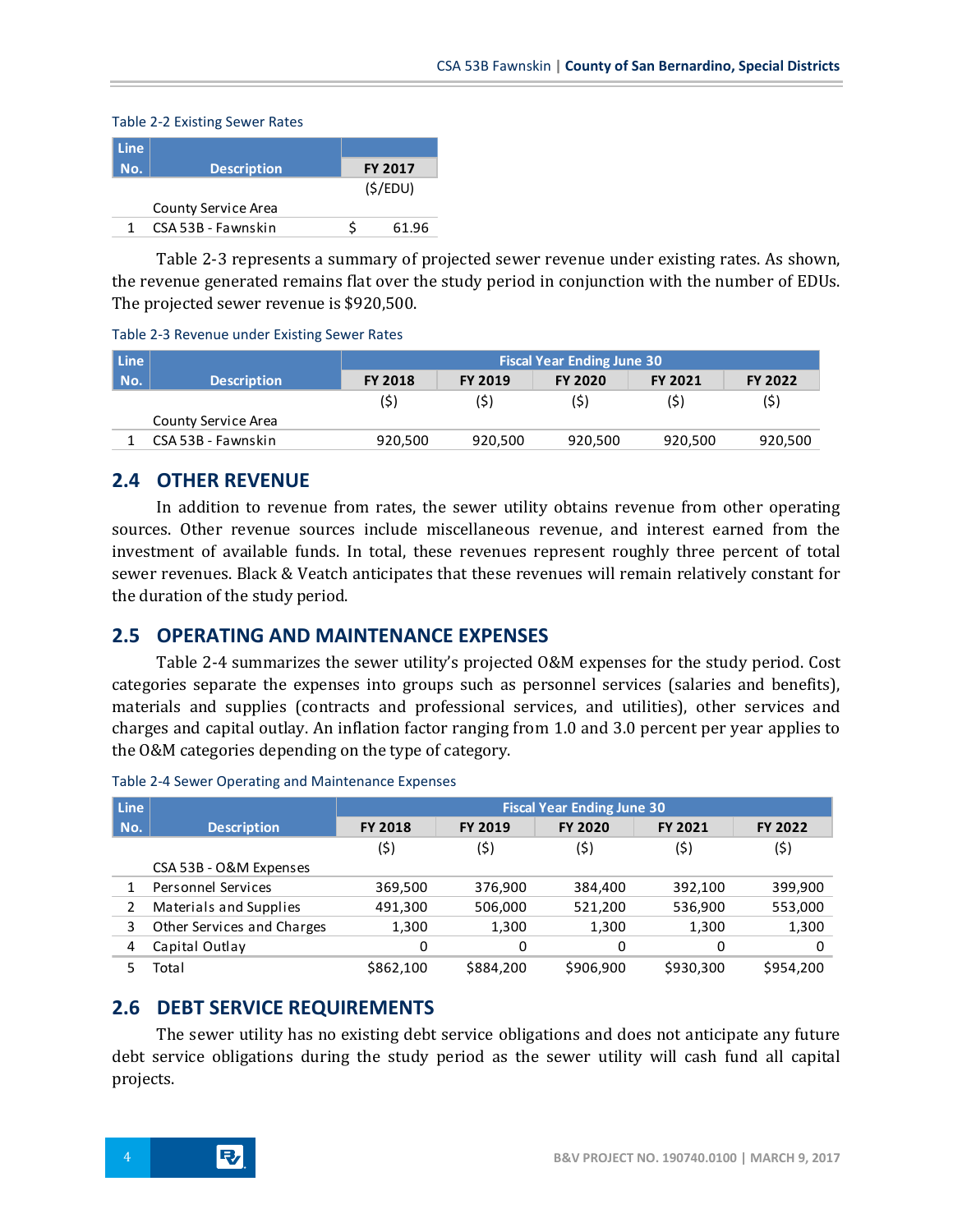## <span id="page-8-0"></span>**2.7 CAPITAL IMPROVEMENT PROGRAM**

Table 2-5 summarizes the sewer utility's Capital Improvement Program (CIP) for FY 2018 through FY 2022. The sewer utility developed this multi-year CIP covering its commitments for the study period. Based on the identified major capital projects, it was determined that the sewer utility needs to address a total of \$1.9 million in capital needs over the study period.

| Line |                     | <b>Fiscal Year Ending June 30</b> |                |                |                |         |
|------|---------------------|-----------------------------------|----------------|----------------|----------------|---------|
| No.  | <b>Description</b>  | <b>FY 2018</b>                    | <b>FY 2019</b> | <b>FY 2020</b> | <b>FY 2021</b> | FY 2022 |
|      |                     | (\$)                              | (\$)           | (\$)           | (\$)           | (\$)    |
|      | County Service Area |                                   |                |                |                |         |
|      | CSA 53B - Fawnskin  | 373.400                           | 378,600        | 383.900        | 389.300        | 394,700 |

| Table 2-5 Sewer Capital Improvement Projects by Function |  |  |  |  |
|----------------------------------------------------------|--|--|--|--|
|----------------------------------------------------------|--|--|--|--|

### <span id="page-8-1"></span>**2.8 PROJECTED OPERATING RESULTS**

The revenue requirements of the sewer utility consist of system O&M expense, debt service requirements, and transfer (capital contributions).

In the analysis, it was important to identify the state of the sewer utility if no revenue increases were to occur, which is the status quo scenario. Under this scenario, the sewer utility would not impose any revenue increases over the study period. As shown in Figure 2-1, the status quo conditions means that the sewer utility will operate at an annual deficit position starting FY 2020 thus tapping into its operating reserves. Under this scenario, reaching break-even requires the sewer utility to stop capital improvements or implement a rate increase.





To avoid operating in a deficit, the sewer utility examined various options for revenue increases that would meet the revenue requirements. Based on the goals and objectives, the sewer utility arrived at the revenue adjustments shown in the operating cash flow on Table 2-6. The operating cash flow transitions the sewer utility to positive cash flow.

The operating cash flow consists of revenue and revenue requirements. In line 1 is the revenue under existing rates while lines 2 through 7 are the additional revenue generated from the required annual revenue increases. Line 9 represents other revenues, which include miscellaneous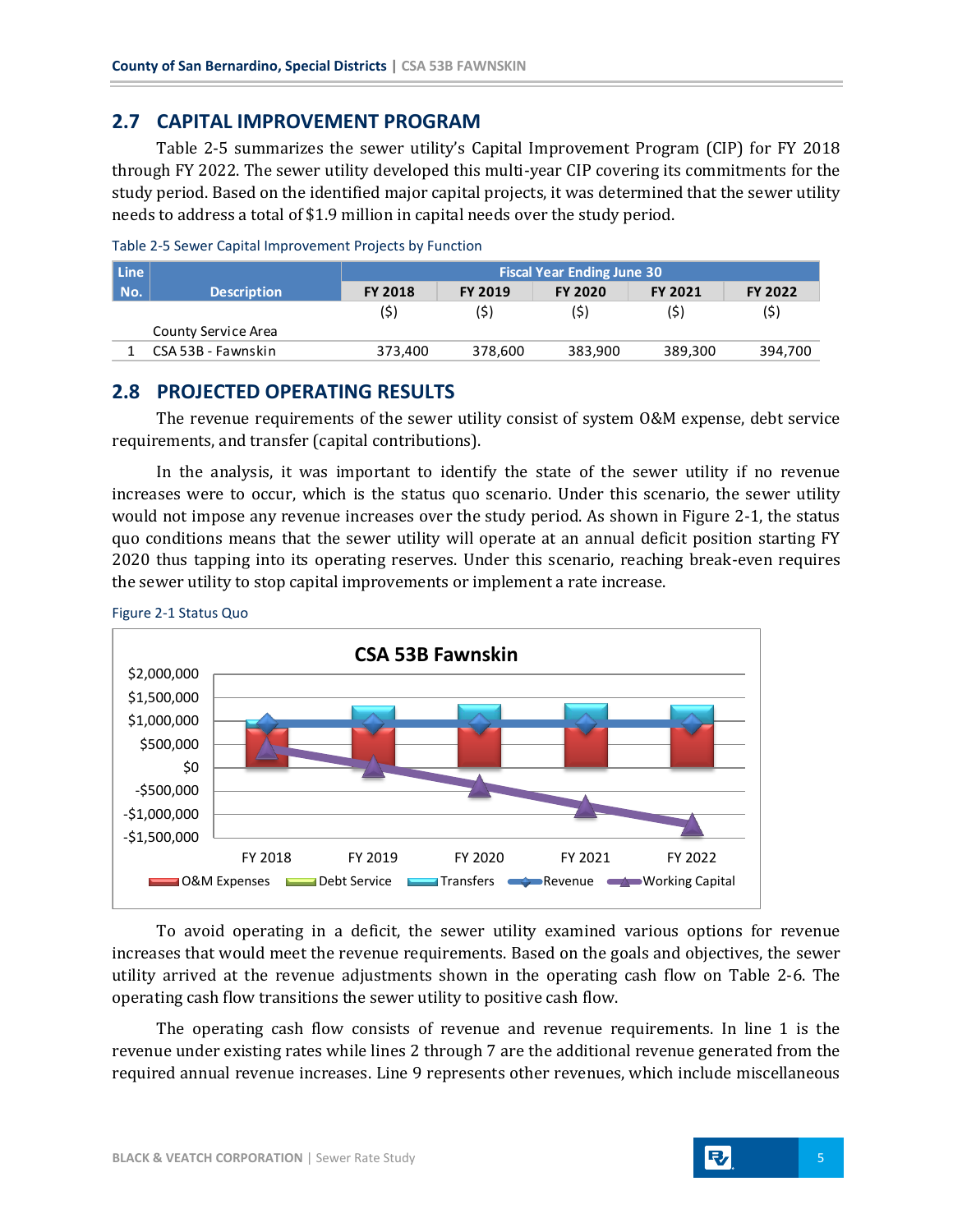revenue and interest earned from the investment of available funds. Line 10 shows, the total revenues generated from existing rates, revenue from increases and other operating revenue.

The revenue requirements for O&M, debt service, and transfer (capital projects) have been previously discussed. Lines 11 and 12 show the O&M expenses and debt service revenue requirements. Line 13 represent the total amount of rate revenue transferred to fund capital expenditures. The amount identified will be transferred to a replacement fund to pay the capital projects identified in Table 2-5. The amounts differ since funding the capital projects is combination of available funds in the replacement fund, expansion fund and new sources such as grants and loans. Line 14 represents the total revenue requirement met through revenues. Line 17 indicates the net cumulative balance. The sewer utility will try to maintain an operating reserve balance consistent with industry standard of 90 days of O&M expenses. The recommended revenue adjustments allow the sewer utility to reach a positive balance in FY 2022 while still incorporating capital improvements. Figure 2-2 represents the sewer utility with the revenue adjustments.

| <b>Line</b>    |                                 |                                      |          |                |             | <b>Fiscal Year Ending June 30</b> |                |                |
|----------------|---------------------------------|--------------------------------------|----------|----------------|-------------|-----------------------------------|----------------|----------------|
| No.            |                                 | <b>Description</b>                   |          | <b>FY 2018</b> | FY 2019     | <b>FY 2020</b>                    | <b>FY 2021</b> | <b>FY 2022</b> |
|                |                                 |                                      |          | (5)            | (5)         | (5)                               | (5)            | (5)            |
|                | Revenue                         |                                      |          |                |             |                                   |                |                |
|                | <b>Rate Revenue</b>             |                                      |          |                |             |                                   |                |                |
| $\mathbf{1}$   | Sewer Sales                     |                                      |          | 920,500        | 920,500     | 920,500                           | 920,500        | 920,500        |
|                |                                 | <b>Months</b>                        |          |                |             |                                   |                |                |
|                | Year                            | Effective                            | Rate Adj |                |             |                                   |                |                |
| $\overline{2}$ | FY 2018                         | 12                                   | 10.5%    | 96,700         | 96,700      | 96,700                            | 96,700         | 96,700         |
| 3              | FY 2019                         | 12                                   | 10.5%    |                | 106,800     | 106,800                           | 106,800        | 106,800        |
| 4              | FY 2020                         | 12                                   | 10.5%    |                |             | 118,000                           | 118,000        | 118,000        |
| 5              | FY 2021                         | 12                                   | 5.0%     |                |             |                                   | 62,100         | 62,100         |
| 6              | FY 2022                         | 12                                   | 5.0%     |                |             |                                   |                | 65,200         |
| 7              |                                 | Increased Revenue Due to Adjustments |          | 96,700         | 203,500     | 321,500                           | 383,600        | 448,800        |
| 8              | Subtotal Rate Revenue           |                                      |          | \$1,017,200    | \$1,124,000 | \$1,242,000                       | \$1,304,100    | \$1,369,300    |
| 9              |                                 | Other Operating Revenue              |          | 27,700         | 27,800      | 27,600                            | 27,700         | 28,200         |
| 10             | <b>Total Revenue</b>            |                                      |          | \$1,044,900    | \$1,151,800 | \$1,269,600                       | \$1,331,800    | \$1,397,500    |
|                |                                 |                                      |          |                |             |                                   |                |                |
|                | <b>Revenue Requirements</b>     |                                      |          |                |             |                                   |                |                |
| 11             | O&M Expenses                    |                                      |          | 862,100        | 884,200     | 906,900                           | 930,300        | 954,200        |
| 12             | Long-Term Debt                  |                                      |          | $\Omega$       | 0           | 0                                 | $\Omega$       | 0              |
| 13             | <b>Transfers</b>                |                                      |          | 176,995        | 449,495     | 454,795                           | 460,195        | 390,595        |
| 14             |                                 | <b>Total Revenue Requirements</b>    |          | \$1,039,095    | \$1,333,695 | \$1,361,695                       | \$1,390,495    | \$1,344,795    |
|                |                                 |                                      |          |                |             |                                   |                |                |
| 15             |                                 | Net Annual Cash Balance              |          | 5,805          | (181, 895)  | (92,095)                          | (58, 695)      | 52,705         |
| 16             |                                 | Beginning Fund Balance               |          | 515,833        | 521,638     | 339,743                           | 247,648        | 188,953        |
| 17             |                                 | Net Cumulative Fund Balance          |          | \$521,638      | \$339,743   | \$247,648                         | \$188,953      | \$241,658      |
|                |                                 |                                      |          |                |             |                                   |                |                |
| 18             | <b>Working Capital Reserves</b> |                                      |          | 212,600        | 218,000     | 223,600                           | 229,400        | 235,300        |
|                |                                 |                                      |          |                |             |                                   |                |                |

#### Table 2-6 Sewer Operating Cash Flow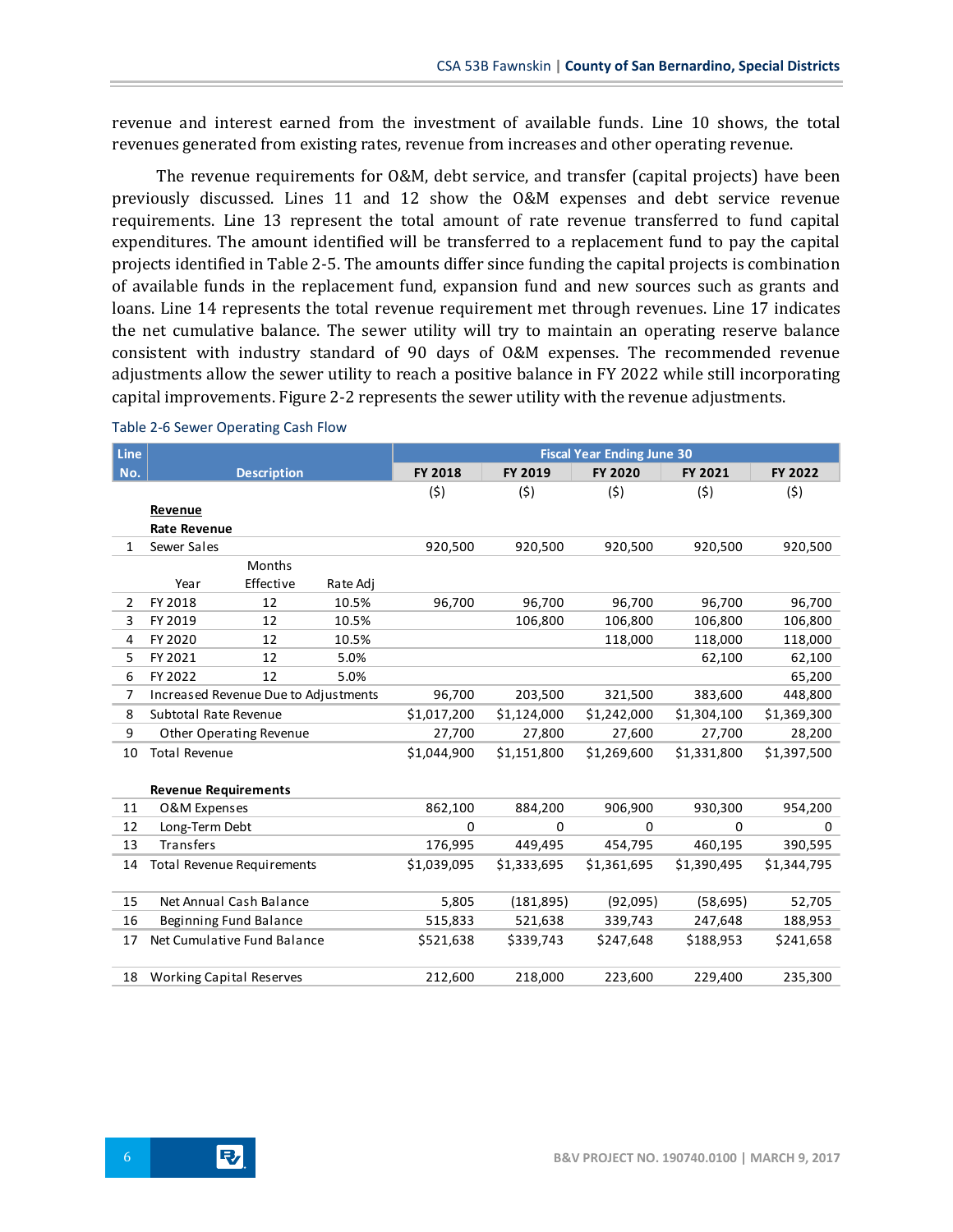



#### <span id="page-10-0"></span>**2.8.1 Test Year Revenue Requirements**

In analyzing the sewer utility's cost of service for allocation to its customer classes, Black & Veatch selected the annual revenue requirements for FY 2018 as the Test Year (TY) requirements to demonstrate the development of cost-of-service sewer rates. Based on achieving the sewer utility's principal goals within the study period, the cash flow in Tables 2-6 serves as the basis for the cost of service analyses.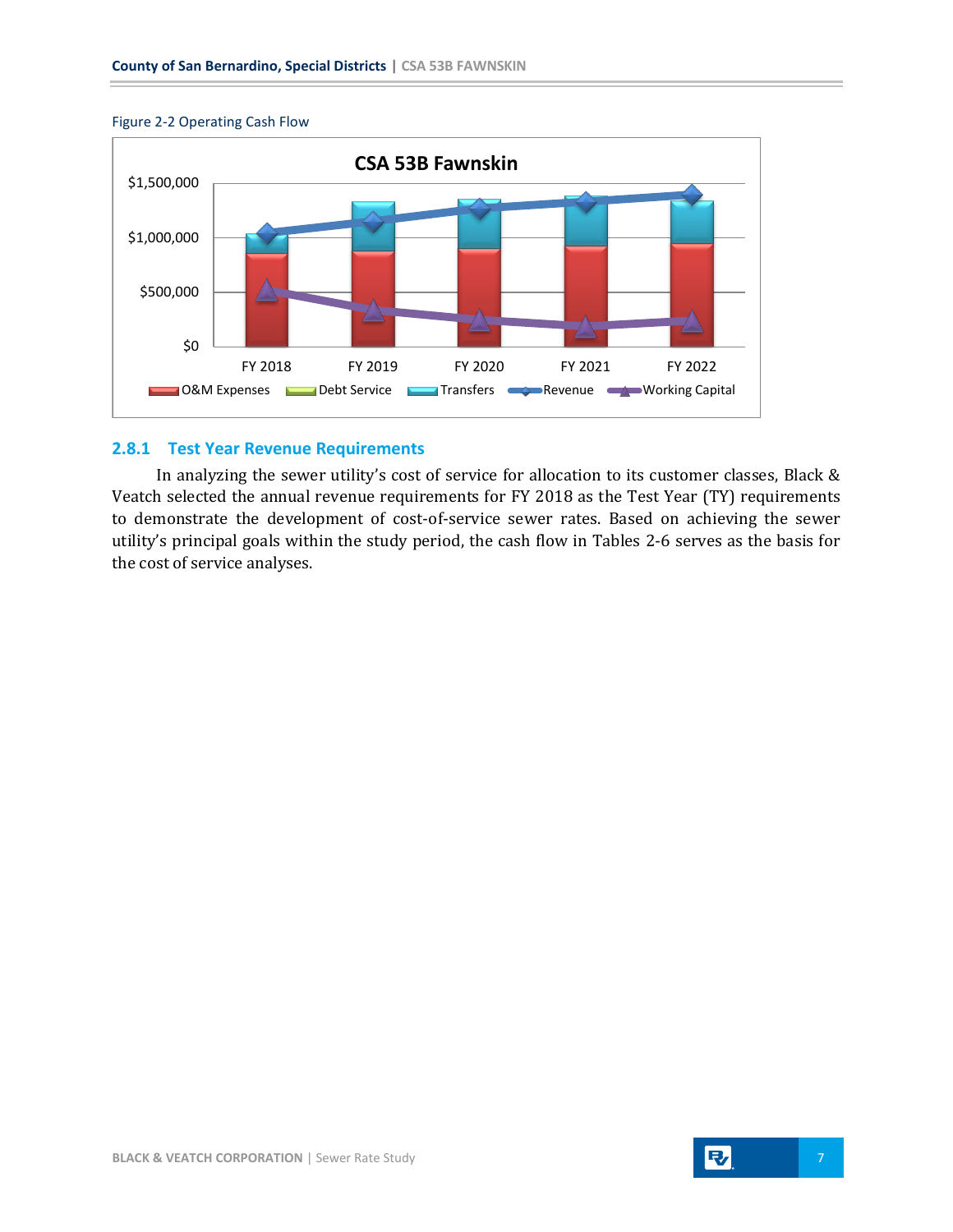# <span id="page-11-0"></span>**3 Cost of Service Allocation**

The revenue requirements derived from rates for sewer service are synonymous with the definition of the Cost of Service (COS). In developing equitable rate structures, revenue requirements are allocable to the various customer classifications based on the service rendered. Allocations of these requirements to customer classes should consider the quantity of sewage produced, sewer flow strengths, number of customer connections, and other relevant factors. Table 3-1 summarizes the total costs of service recovered from sewer user rates for the TY 2018.

| <b>Line</b>   |                                                  | <b>Operating</b> | <b>Capital</b> | <b>Total</b> |
|---------------|--------------------------------------------------|------------------|----------------|--------------|
| No.           | <b>Description</b>                               | <b>Expense</b>   | <b>Cost</b>    | <b>Cost</b>  |
|               |                                                  | (5)              | (5)            | (5)          |
|               | Revenue Requirements                             |                  |                |              |
| $\mathbf{1}$  | O&M Expenses                                     | 862,100          | 0              | 862,100      |
| $\mathcal{P}$ | Debt Service                                     | 0                | 0              | 0            |
| 3             | Transfers                                        | 0                | 176,995        | 176,995      |
| 4             | Subtotal                                         | \$862,100        | \$176,995      | \$1,039,095  |
|               |                                                  |                  |                |              |
|               | Less Revenue Requirements Met from Other Sources |                  |                |              |
| 5             | Other Operating Revenue                          | 27,700           | 0              | 27,700       |
| 6             | Subtotal                                         | \$27,700         |                | \$27,700     |
|               |                                                  |                  |                |              |
|               | Adjustments                                      |                  |                |              |
| 7             | Adj for Annual Cash Balance                      | (5,805)          | 0              | (5,805)      |
| 8             | Adj to Annualize Rate Increase                   | 0                | 0              | 0            |
| 9             | Subtotal                                         | (55,805)         | \$0            | (55,805)     |
|               |                                                  |                  |                |              |
| 10            | COS to be Recovered from Rates                   | \$840,205        | \$176,995      | \$1,017,200  |
|               |                                                  |                  |                |              |

#### Table 3-1 Sewer Cost of Service

Shown in line 4 is the total revenue requirement that corresponds with the Table 2-6 line 14. In deriving the revenue requirement needed from rates, it is necessary to deduct revenues from other sources as shown in lines 6 and 9. Line 7 represents the net annual cash balance for the utility during the Test Year. In this case, the \$5,805 indicates that the sewer utility is projecting a positive cash balance for the year. Line 10 represents the total costs that rates need to recover.

### <span id="page-11-1"></span>**3.1 FUNCTIONAL COST COMPONENTS**

Cost of service methodology next analyzes the cost of providing sewer service by system function to properly allocate the costs to the various classes of customers and subsequently design rates. As a basis for allocating costs of service among customer classes, rate making principles separate costs into the following four basic functional cost components: (1) "Base"; (2) "Strength"; (3) "Customer"; and (4) "Direct Assignment".

- Base costs represent operating and capital costs primarily associated with collection. The collection costs vary directly with the quantity of sewage produced.
- Strength costs represent those operating costs primarily associated with treatment. The treatment costs are specifically related to treatment of Biochemical Oxygen Demand (BOD) and Total Suspended Solid (TSS).

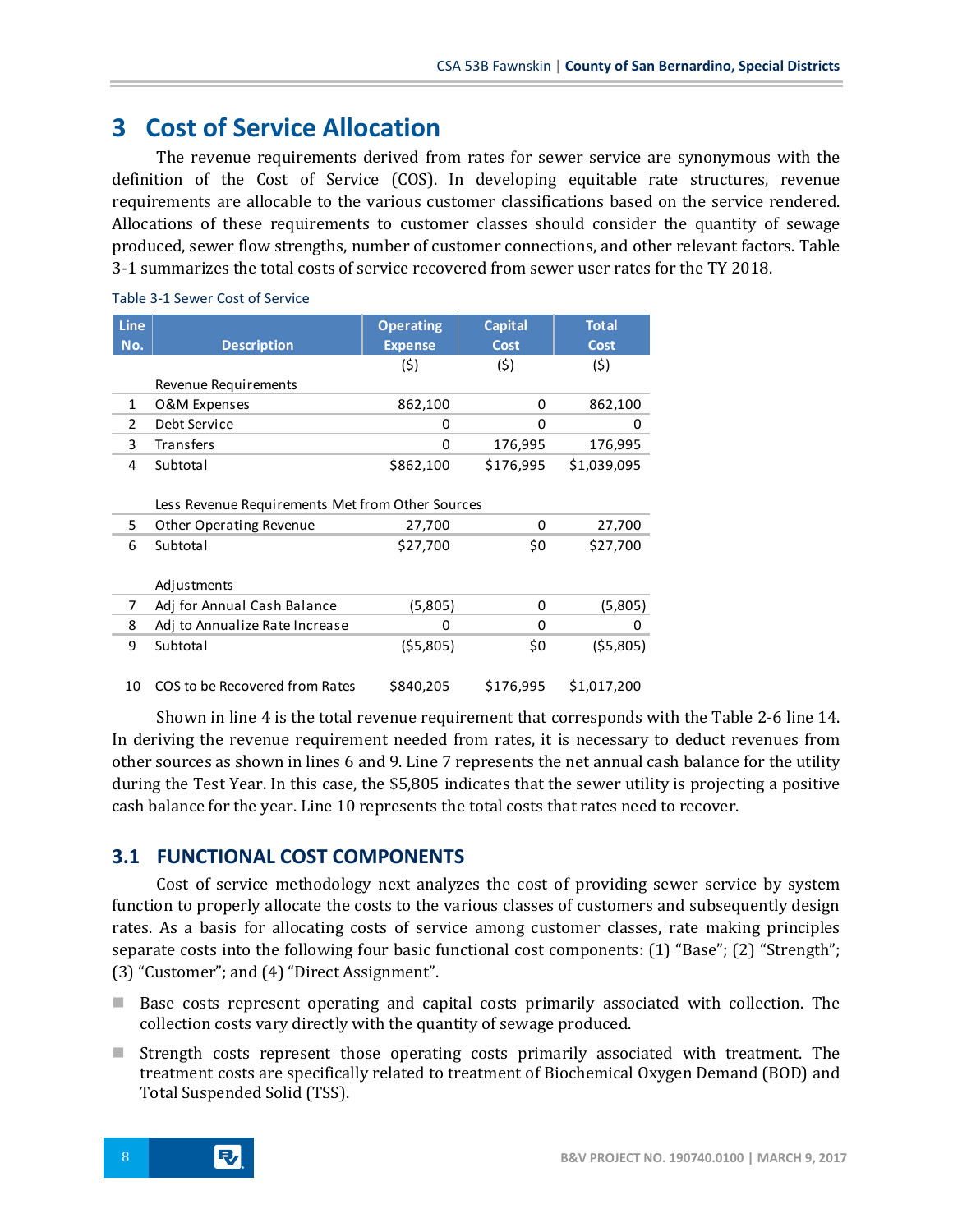- $\blacksquare$  Customer costs are those expenses that tend to vary in proportion to the number of customers connected to the system. These include billing, collecting and accounting.
- **Directly assigned costs are costs specifically identified as those incurred to serve a specific** customer group(s).

The separation of costs of service into these principal categories facilitates allocating such costs to the various customer classes based on the respective service requirements of each class.

#### <span id="page-12-0"></span>**3.2 ALLOCATION TO COST COMPONENTS**

Each element of cost is allocated to functional cost components based on the parameter or parameters having the most significant influence on the magnitude of that element of cost. O&M expense items are allocated directly to appropriate cost components, while the allocation of capital and replacement costs uses a detailed allocation of related capital investment. The separation of costs into functional components provides a means for distributing such costs to the various classes of customers based on their respective responsibilities for each particular type of service.

#### <span id="page-12-1"></span>**3.2.1 Allocation of Operating and Maintenance Expense**

In the allocation of O&M expense, costs are allocated directly to cost components to the extent possible. Personnel services and materials and supplies are allocated based on a 50/25/25 split between volume, BOD strength and TSS strength. Thereafter 2 percent from base is allocated to customer for billing. Other services and charges are allocated 100 percent to volume. Table 3-2 represents the allocation of O&M to the functional cost components. To determine the net operating expenses, we subtract lines 6 and7 from the total of allocated costs.

|             |                            |                    | <b>Common to All Customers</b> |            |                 |                 |
|-------------|----------------------------|--------------------|--------------------------------|------------|-----------------|-----------------|
| <b>Line</b> |                            |                    | <b>Base</b>                    |            | <b>Strength</b> | <b>Customer</b> |
| No.         | <b>Description</b>         | <b>Total Costs</b> | <b>Volume</b>                  | <b>BOD</b> | <b>TSS</b>      | Cust/Bill       |
|             |                            | (5)                | (\$)                           | (5)        | (\$)            | (\$)            |
|             | Operating Expenses         |                    |                                |            |                 |                 |
| 1           | Personnel Services         | 369,500            | 177,300                        | 92,400     | 92,400          | 7,400           |
| 2           | Materials and Supplies     | 491,300            | 235,900                        | 122,800    | 122,800         | 9,800           |
| 3           | Other Services and Charges | 1,300              | 1,300                          | $\Omega$   | 0               | 0               |
| 4           | Capital Outlay             | 0                  | 0                              | $\Omega$   | 0               | $\Omega$        |
| 5.          | Subtotal                   | \$862,100          | \$414,500                      | \$215,200  | \$215,200       | \$17,200        |
|             |                            |                    |                                |            |                 |                 |
|             | Less Other Revenue         |                    |                                |            |                 |                 |
| 6           | Miscellaneous Revenues     | 27,700             | 13,300                         | 6,900      | 6,900           | 600             |
| 7           | Other Adjustments          | (5,805)            | (2,905)                        | (1,400)    | (1,400)         | (100)           |
| 8           | Net Operating Expenses     | \$840,205          | \$404,105                      | \$209,700  | \$209,700       | \$16,700        |

#### Table 3-2 Allocation of Sewer O&M Expenses

#### <span id="page-12-2"></span>**3.2.2 Allocation of Capital Investments**

In the allocation of capital expenses, costs are allocated to cost components to the extent possible. Capital expenditures represent future capital investment into the sewer system. These costs are allocated using the cost distribution of total existing assets. Table 3-3 shows that the system is primarily a collection only system, therefore all plant investments are attributed to base.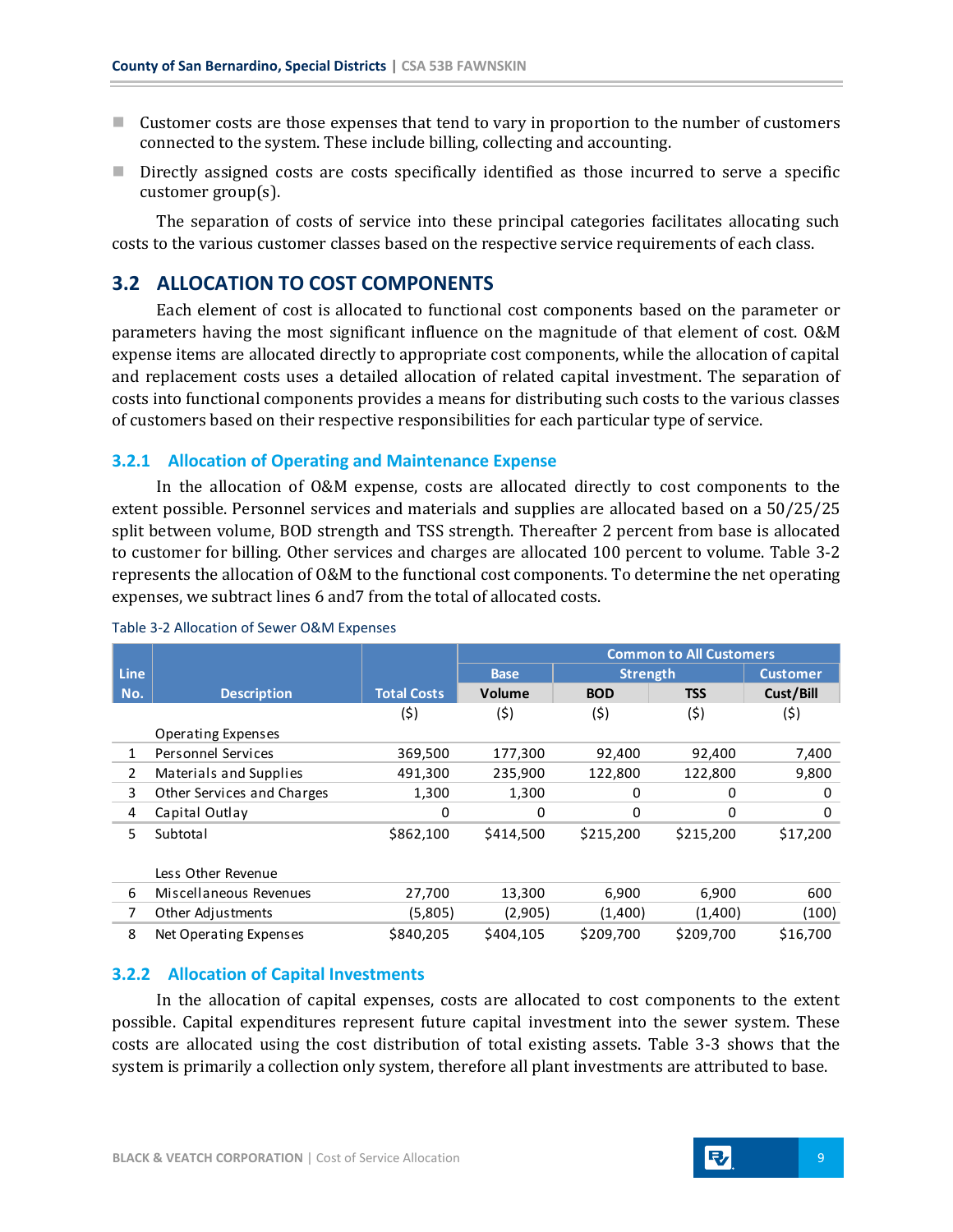|                |                    |                    | <b>Common to All Customers</b> |                 |            |                 |  |
|----------------|--------------------|--------------------|--------------------------------|-----------------|------------|-----------------|--|
| <b>Line</b>    |                    |                    | <b>Base</b>                    | <b>Strength</b> |            | <b>Customer</b> |  |
| No.            | <b>Description</b> | <b>Total Costs</b> | Volume                         | <b>BOD</b>      | <b>TSS</b> | Cust/Bill       |  |
|                |                    | (\$)               | (\$)                           | (\$)            | (\$)       | (\$)            |  |
|                | Plant Assets       |                    |                                |                 |            |                 |  |
|                | Collection         | 468,578            | 468,578                        | $\Omega$        | 0          |                 |  |
| $\mathfrak{p}$ | Lift Station       | 234,289            | 234,289                        | 0               | 0          |                 |  |
| 3              | <b>Treatment</b>   | 0                  | 0                              | $\Omega$        | 0          | 0               |  |
| 4              | General Plant      | 132,667            | 132,667                        | 0               | 0          |                 |  |
| 5              | Net Plant Assets   | \$835,534          | \$835,534                      | \$0             | \$0        | \$0             |  |
|                |                    |                    |                                |                 |            |                 |  |

#### Table 3-3 Allocation of Sewer Capital Costs

## <span id="page-13-0"></span>**3.3 UNITS OF SERVICE**

The total cost responsibility for each customer class may be established by developing unit costs of service for each cost function and subsequently assigning those costs to the customer classes based on the respective service requirements of each. To properly recognize the cost of service, each customer class is allocated its share of base, strength, and customer costs. The number of units of service required by each customer class provides a means for the proportionate distribution of costs previously allocated to respective cost categories. Table 3-4 is a summary of the estimated units of service for the various customer classes.

Base costs vary with the volume of sewage produced and are distributed to customer classes on that basis. Strength costs are those associated with pollutant characteristics and is distributed to customer classes on the basis of loadings. Customer costs, which consist of billing, collection and accounting costs, are allocated to the various classes on the basis of the number of bills. The sewage produced is estimated based on 250 gallons per day of return flow into the sewer system. The pollutant loadings are derived from recommendations in WEF MoP No. 27, Table 7.3. Since the sewer utility classifies all customers as the same class and the majority of the customers are residential, a low strength was used in determining the units.

| <b>Line</b> |                         | <b>Contributed</b> | <b>BOD Loadings</b> |         | <b>TSS Loadings</b> |         |              |
|-------------|-------------------------|--------------------|---------------------|---------|---------------------|---------|--------------|
| No.         | <b>Description</b>      | <b>Volume</b>      | Factor              | Loading | Factor              | Loading | <b>Bills</b> |
|             | Units of Measure        | (HCF)              | (mg/L)              | (lbs)   | (mg/L)              | (lbs)   | (bills)      |
|             | All Customers           | 151.016            | 200                 | 188.430 | 200                 | 188,430 | 14,856       |
|             | Subtotal                | 151,016            |                     | 188,430 |                     | 188,430 | 14,856       |
|             | Total Wastewater System | 151,016            |                     | 188,430 |                     | 188,430 | 14,856       |

#### Table 3-4 Sewer Units of Service

## <span id="page-13-1"></span>**3.4 COST OF SERVICE ALLOCATIONS**

Following cost-of-service methodology, we distribute the costs of service to the various customer classes by applying the unit costs of service to respective service requirements. The total unit costs of service applied to the respective requirements for each customer class results in the total cost of service for each customer class.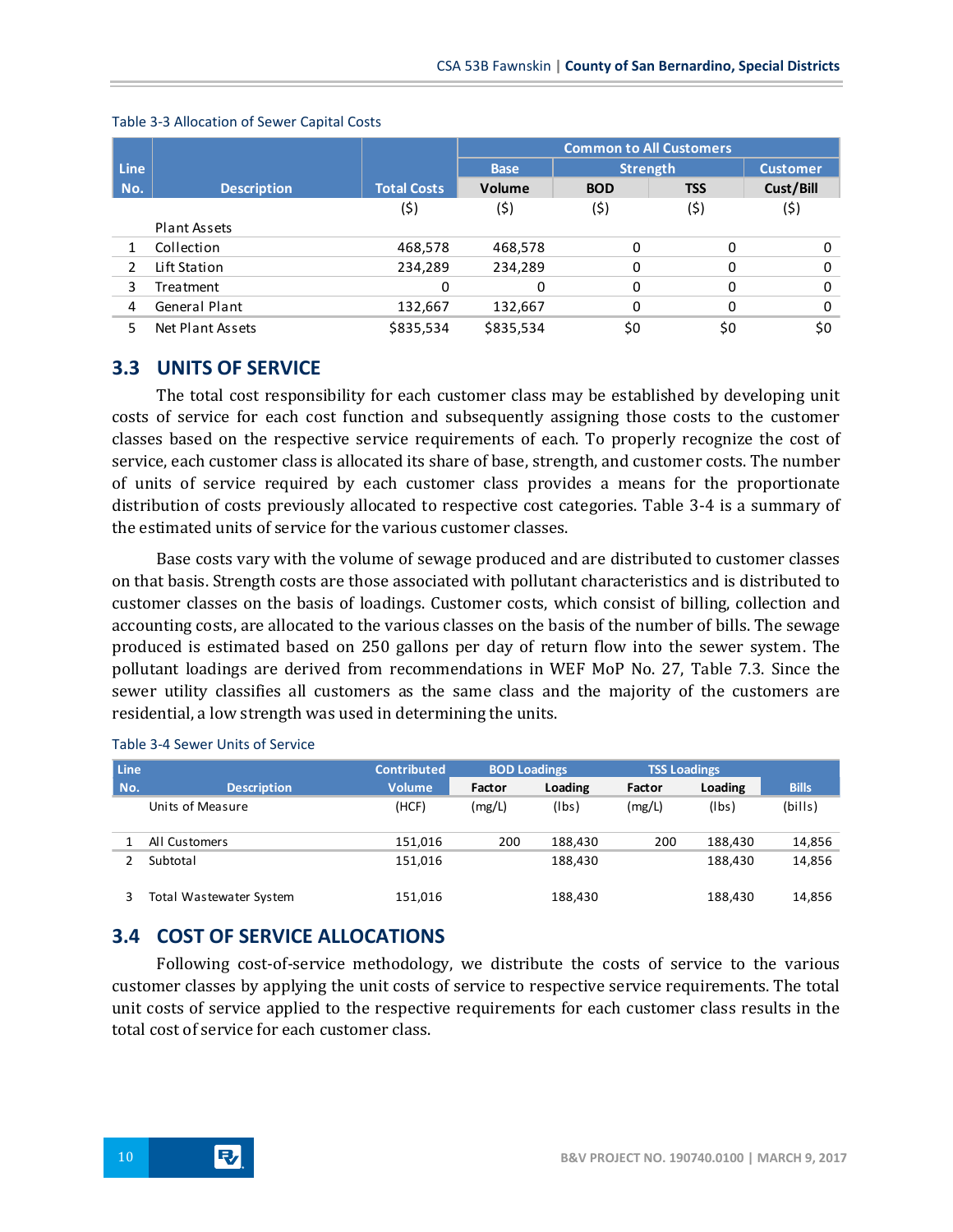#### <span id="page-14-0"></span>**3.4.1 Units Costs of Service**

The Test Year unit cost of service for each functional cost component is based on the total cost divided by the applicable units of service as shown in Tables 3-5. In lines 1 and 2, the total costs represent the cost needed from rates shown in Table 3-1 line 10. Line 5 represents the unit costs used in allocating the costs to the specific customer classes.

|             |                          |                    | <b>Common to All Customers</b> |                 |            |                 |
|-------------|--------------------------|--------------------|--------------------------------|-----------------|------------|-----------------|
| <b>Line</b> |                          |                    | <b>Base</b>                    | <b>Strength</b> |            | <b>Customer</b> |
| No.         | <b>Description</b>       | <b>Total Costs</b> | Volume                         | <b>BOD</b>      | <b>TSS</b> | Cust/Bill       |
|             |                          | (\$)               | (\$)                           | (\$)            | (\$)       | (\$)            |
|             | Unit Cost of Service     |                    |                                |                 |            |                 |
| 1           | Net Operating Expense    | 840,205            | 404.105                        | 209,700         | 209.700    | 16,700          |
| 2           | Capital Costs            | 176,995            | 176,995                        | 0               | 0          | 0               |
| 3           | Total                    | \$1,017,200        | \$581.100                      | \$209,700       | \$209,700  | \$16,700        |
| 4           | Units of Service (Total) |                    | 151,016                        | 188,430         | 188,430    | 14,856          |
| 5           | Cost per Unit            |                    | \$3.85                         | \$1.11          | \$1.11     | \$1.12          |
|             |                          |                    | per HCF                        | per Ibs         | per Ibs    | per bill        |

#### Table 3-5 Sewer Unit Costs of Service

#### <span id="page-14-1"></span>**3.4.2 Distribution of Costs of Service to Customer Classes**

We arrive at the customer class responsibility for service by applying the unit costs of service to the number of units for which the customer class is responsible. Table 3-6 illustrates this process in which we apply the unit costs of service to the customer class units of service.

#### Table 3-6 Distribution of Sewer Cost to Customer Classes

|                |                                |                    | <b>Common to All Customers</b> |                 |            |                 |
|----------------|--------------------------------|--------------------|--------------------------------|-----------------|------------|-----------------|
| <b>Line</b>    |                                |                    | <b>Base</b>                    | <b>Strength</b> |            | <b>Customer</b> |
| No.            | <b>Description</b>             | <b>Total Costs</b> | Volume                         | <b>BOD</b>      | <b>TSS</b> | Cust/Bill       |
|                |                                | (\$)               | (\$)                           | (\$)            | (\$)       | (\$)            |
| 1              | Cost per Unit                  |                    | \$3.85                         | \$1.11          | \$1.11     | \$1.12          |
|                |                                |                    | per HCF                        | per Ibs         | per Ibs    | per bill        |
|                | All Customers                  |                    |                                |                 |            |                 |
| $\overline{2}$ | Units                          |                    | 151,016                        | 188,430         | 188,430    | 14,856          |
| 3              | Allocation of costs of service | 1,017,200          | 581,100                        | 209,700         | 209,700    | 16,700          |
| 4              | Total                          | \$1,017,200        | \$581,100                      | \$209,700       | \$209,700  | \$16,700        |

## <span id="page-14-2"></span>**3.5 ADEQUACY OF EXISTING RATES TO MEET COSTS OF SERVICE**

Presented in Tables 3-7 is a comparison of the allocated cost of service and revenue under existing rates for the system in total. The 10.5 percent, overall increase is the minimum considered necessary to meet the projected revenue requirements for the FY 2018 Test Year.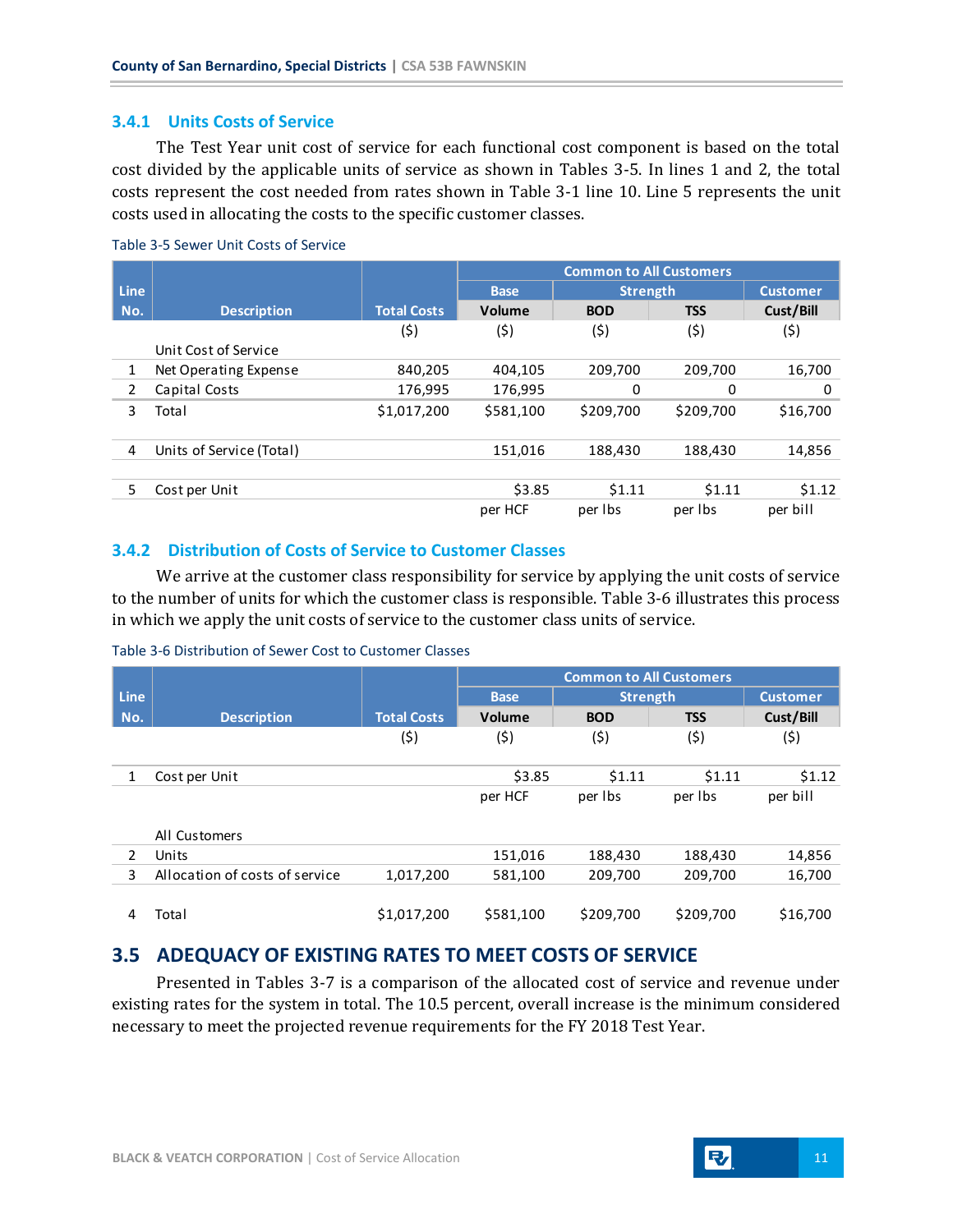| <b>Line</b><br>No. | <b>Description</b>    | <b>Allocated COS</b> | <b>Rev</b> under<br><b>Exst Rates</b> | Indicated Rev<br><b>Increase</b> |
|--------------------|-----------------------|----------------------|---------------------------------------|----------------------------------|
|                    |                       | (\$)                 | (\$)                                  | (%)                              |
|                    | <b>Customer Class</b> |                      |                                       |                                  |
|                    | All Customers         | 1,017,200            | 920,500                               | 10.5%                            |
|                    | Total                 | \$1,017,200          | \$920,500                             | 10.5%                            |

## Table 3-7 Comparison of Sewer Cost of Service to Existing Revenue

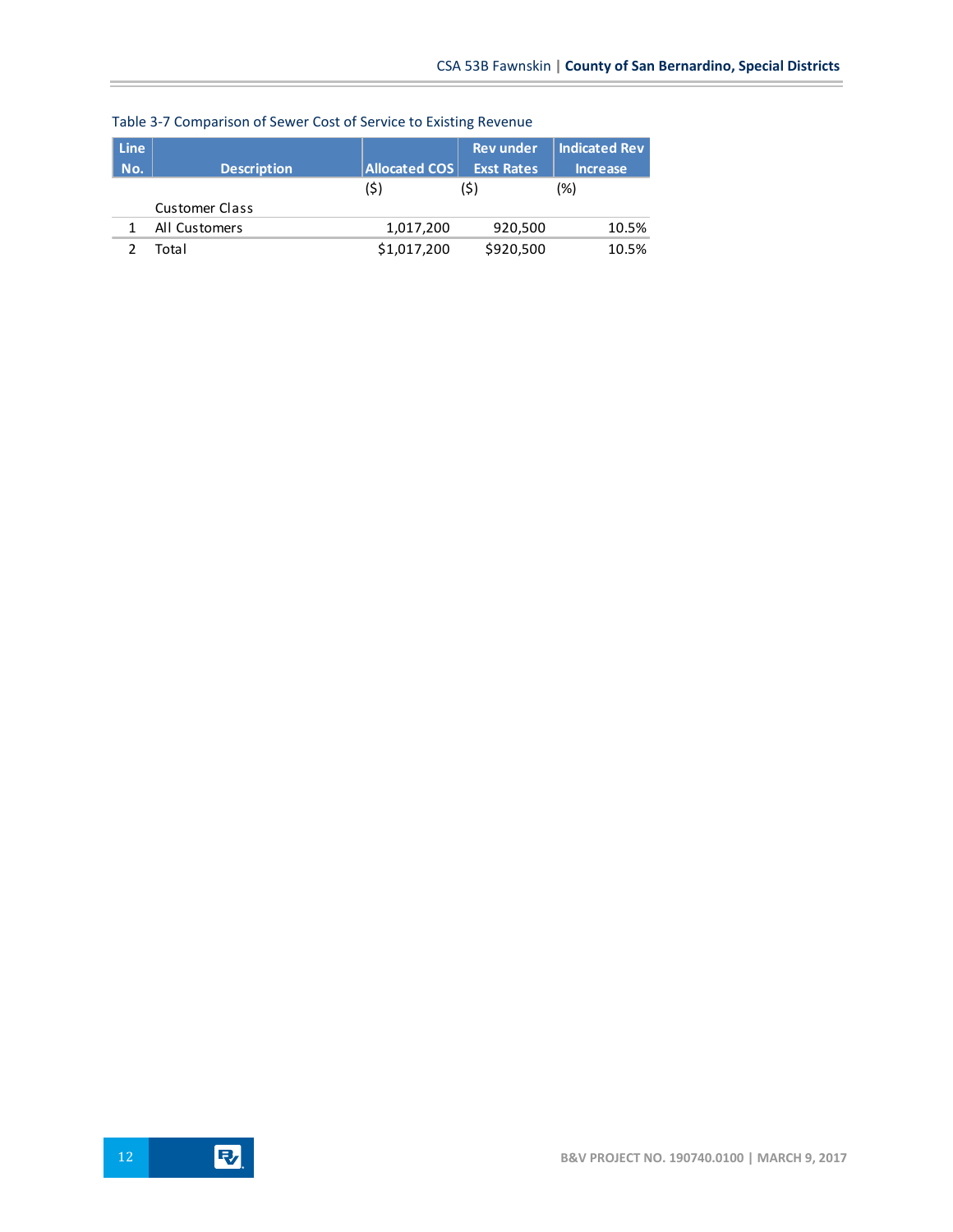## <span id="page-16-0"></span>**4 Proposed Rate Adjustments**

The initial consideration in the derivation of rate schedules for sewer service is the establishment of equitable charges to the customers commensurate with the cost of providing the service. While the cost of service allocations to customer classes should not be construed as literal or exact determinations, they offer a guide to the necessity for, and the extent of, rate adjustments. Practical considerations sometimes modify rate adjustments by considering additional factors such as the extent of bill impacts, and local policies and practices.

#### <span id="page-16-1"></span>**4.1 EXISTING RATES**

The sewer utility's existing rates consists of a flat rate per EDU. For customers that have multiple EDUs, the charges will be the rate multiplied by the number of EDUs. A summary of existing sewer rates was presented earlier in this report in Table 2-2.

#### <span id="page-16-2"></span>**4.2 PROPOSED RATES**

The costs of service analysis described in preceding sections of this report provide a basis for the design of sewer rates. The rate schedules for FY 2018 to FY 2022 shown in Table 4-1 take into consideration the sewer utility's objectives.

Table 4-1 Proposed Sewer Rates

|                      | <b>Proposed Rate Schedule</b> |                |                |                |                |
|----------------------|-------------------------------|----------------|----------------|----------------|----------------|
| <b>Sewer Charges</b> | <b>FY 2018</b>                | <b>FY 2019</b> | <b>FY 2020</b> | <b>FY 2021</b> | <b>FY 2022</b> |
|                      | (S/month)                     | (\$/month)     | (S/month)      | (S/month)      | (S/month)      |
| Options              |                               |                |                |                |                |
| Monthly Fee per EDU  | \$68.47                       | \$75.66        | \$83.60        | \$87.78        | \$92.17        |

### <span id="page-16-3"></span>**4.3 REVENUE RECOVERY UNDER PROPOSED RATES**

As previously discussed, the proposed rate schedule shown in Table 4-1 would increase rate revenues by the average system-wide cumulative increase of 48.8 percent over the five-year study period and maintain current cost recovery, as indicated in Tables 4-2.

| <b>Line</b> |                       |                      | <b>Rev</b> under | <b>Percent</b>  |
|-------------|-----------------------|----------------------|------------------|-----------------|
| No.         | <b>Description</b>    | <b>Allocated COS</b> | <b>New Rates</b> | <b>Recovery</b> |
|             |                       | (\$)                 | (S)              | (%)             |
|             | <b>Customer Class</b> |                      |                  |                 |
|             | All Customers         | 1,017,200            | 1,017,200        | 100.0%          |
|             | Total                 | \$1,017,200          | \$1,017,200      | 100.0%          |

Table 4-2 Comparison of Sewer Cost of Service to Proposed Revenue

## <span id="page-16-4"></span>**4.4 NEIGHBORING UTILITIES**

Presented in Table 4-3 are the proposed rates compared to rates of neighboring cities and agencies, for a single family residential customer. Single family residential is considered to have one EDU. With the proposed rate increases, the sewer utility continues to be the highest sewer providers of the surveyed communities. All surveyed community rates are current as of October 2016. The sewer utility proposed single family residential bill is anticipated to be \$68.47 after the adjustment.